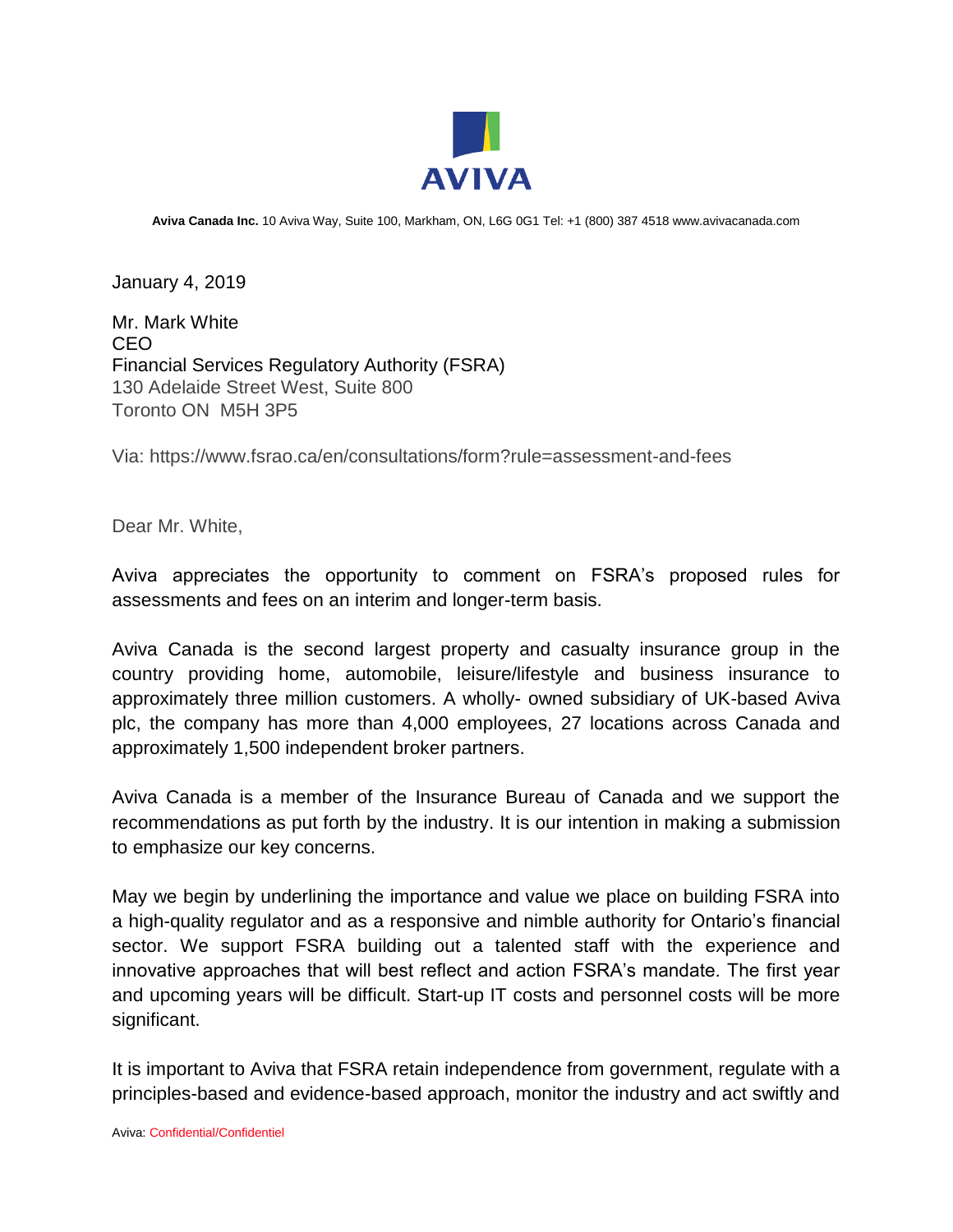decisively if the industry is threatened. Monitoring costs and staying ahead of trends in order to effectively steer and course-correct is essential.

Although Aviva feels optimistic regarding the change FSRA can bring to overall industry health, it is important to note that presently the business is very much challenged. Ontario auto insurance is a sizeable piece of our business and it has not been performing well for some time. In addition, auto insurance across the country is operating at a loss in many jurisdictions and natural catastrophes have challenged the property line of business. All that to say, Aviva is already in a cost-reduction mode and capacity is limited.

With regard to the proposed \$90 M -\$115 M regulatory budget, this proposal would add costs to Aviva and other insurers. This is why it is imperative for us to emphasize the need for FSRA and the government to act immediately on comprehensive reforms to the auto insurance product and cost of regulation.

We have several detailed recommendations and the Insurance Bureau of Canada is also working on refining their recommendations. For many years, cost pressures in the Ontario auto insurance market have been studied but there has been nearly nothing accomplished as results continue to deteriorate.

Aviva would be pleased to meet with FSRA in the short-term to discuss some of the reforms that FSRA could assist with.

Aviva would request that transparency and accountability in FSRA's budgeting would be open and include detailed reporting that match activity areas and priorities. We request that priority be placed on reforming those regulatory activities that are known to be inefficient and unduly expensive. The best and most prominent example we give at this time is the current rate regulation scheme. Most jurisdictions have moved away from this slow and cumbersome method of prior approval rate setting that is detrimental to industry and does not help customers in any way. Aviva has developed detailed recommendations regarding rate regulation that we would be pleased to present it to you at a suitable time.

In closing, it is our assumption that FSRA will bring positive change to the regulatory environment in Ontario and we look forward to working with the new team. The main reason that Aviva can support a reasoned fee increase is because we believe that things will change. For too long problems were not addressed and the operating environment has only deteriorated.